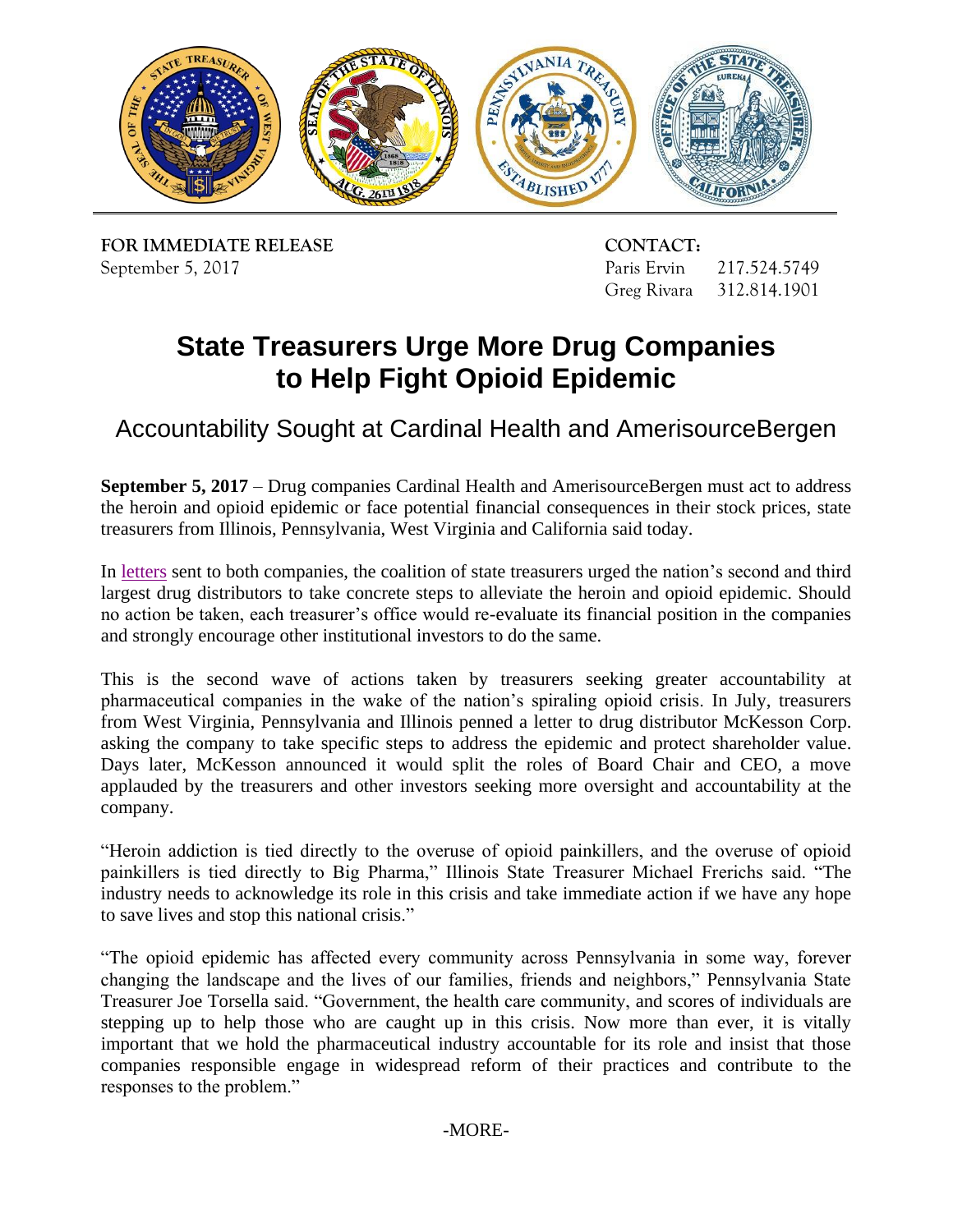"Statistics show that West Virginia has some of the highest numbers of pain pill-related fatalities in the country," West Virginia State Treasurer John Perdue said. "However, these aren't just numbers; these are neighbors, colleagues, friends and peoples' children who are dying as a result of prescription drug abuse. West Virginia truly is ground zero for the opioid epidemic and changes need to be made to protect our people."

 "Two of the country's largest distributors of opioid pain killers must take responsibility for damage enormous profits, suffering from opioid abuse continues to increase, especially in poor communities done by their products," California State Treasurer John Chiang said. "While they are making in California and throughout the country, where jobs are few and hopelessness fuels the crises. I join my fellow state treasurers in urging Cardinal Health and AmerisourceBergen to help us end the death and destruction that is directly linked to their products."

The treasurers' demand comes as varying units of state and local governments nationwide file lawsuits against drug companies, including Cardinal Health and AmerisourceBergen, alleging that the companies knew or should have known an excessive number of opioid painkillers were being sent to the same area.

 Cardinal Health (NYST: CAH) and AmerisourceBergen (NYSE: ABC), along with McKesson, are the three largest prescription drug wholesalers in the nation. The combined revenues of Cardinal Health, AmerisourceBergen and McKesson exceed \$400 billion, making them, in aggregate, almost as large as Wal-Mart.

 addiction rates. Many painkillers are opioid-based, which is the active ingredient in heroin. Among the questionable actions taken by Big Pharma were misleading marketing tactics and inadequate oversight of rising

The treasurers ask Cardinal Health and AmerisourceBergen to:

- Change company bylaws to provide for an independent board chair.
- Engage an independent counsel to identify the financial risks to which the company is exposed based upon its prescription opioid distribution and associated activities.
- Connect executive compensation with progress in combating the opioid epidemic.
- Produce a report for the Board related to the scope of the opioid epidemic, the impact of the problem on public health and government resources, and possible responses to the problem.
- Expand clawback policies to enable the company recoup executive compensation.

#### **About the Illinois Treasurer**

 Finance Officer. He protects consumers by encouraging savings plans for college or trade school, increasing financial education among all ages, and removing barriers to a secure retirement. As the state's Chief Investment Officer, he actively manages approximately \$25 billion. The portfolio The Illinois Treasurer is the state's chief investment officer and Frerichs is a Certified Public